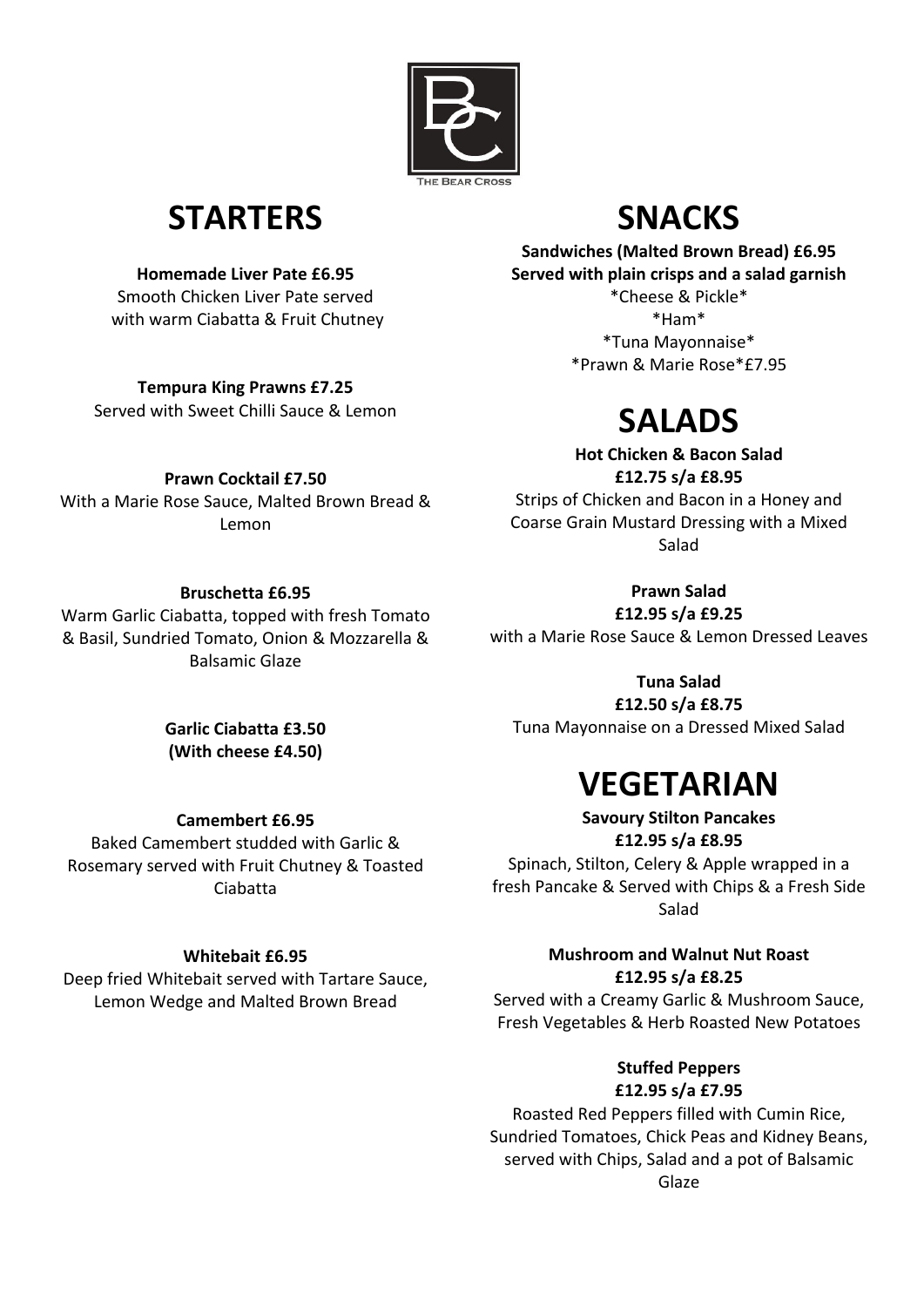

#### **Slow Cooked Beef Steak £13.75**

Slow Cooked Beef Steak cooked in a Rich Red Wine & Mushroom Sauce with Mash Potato & Seasonal Vegetables

#### **Braised Lamb Chops £9.50**

with a Honey & Mint Gravy on a bed of Mash Potato and served with Seasonal Vegetables

#### **Braised Minted Lamb Steak £14.95**

With a Honey & mint gravy on a bed of mash potato served with seasonal Vegetables

#### **Homemade Steak & Ale Pie £14.95 s/a £9.50**

with a Rich Gravy, served with New Potatoes & Seasonal Vegetables

#### **Beer Battered Cod £13.75 s/a £8.95**

Our own crispy Beer Battered Cod Fillet served with Chips, Tartare Sauce with the choice of Garden Peas or Seasonal Vegetables

#### **Fillet Steak (8oz\*) £19.95**

Pan fried fillet steak served with grilled tomato, mushrooms, chips and a lightly dressed side salad. Add either Stilton or Peppercorn sauce £2.95 *\*Uncooked weight*

#### **Classic Beef Burger £12.75 (8oz) £8.50 (4oz)**

Served in a Bun with Cheese, Bacon and Onions, served with a Side of Relish, Chips & Salad

#### **Cajun Chicken Burger Chips & Salad £12.75 s/a £8.50**

Cajun Chicken Breast, Lettuce and Mayonnaise in a Bun with Chips & Salad

#### **Creamy Garlic Chicken £13.75 s/a £8.50**

Pan fried Chicken Breast in a Creamy Garlic and Mushroom Sauce, with Herb Roasted New Potatoes & Seasonal Vegetables

#### **Cajun Chicken £13.75 s/a £8.50**

Chargrilled Cajun Spiced Chicken Breast served with Grilled Tomato, Sautéed Mushrooms, Chips & Salad

#### **Ham, Eggs & Chips £9.95 s/a £7.75**

Succulent Hand Carved Ham served with Chips & Salad

#### **Plaice & Chips £8.50**

Tartare sauce, Chips & Seasonal Vegetables or Garden Peas

#### **Baked Cod £13.75 s/a £8.95**

Baked Fillet of Cod with a Lemon & Herb Butter, served with Roasted Cherry Tomatoes, Buttered New Potatoes & Seasonal Vegetables